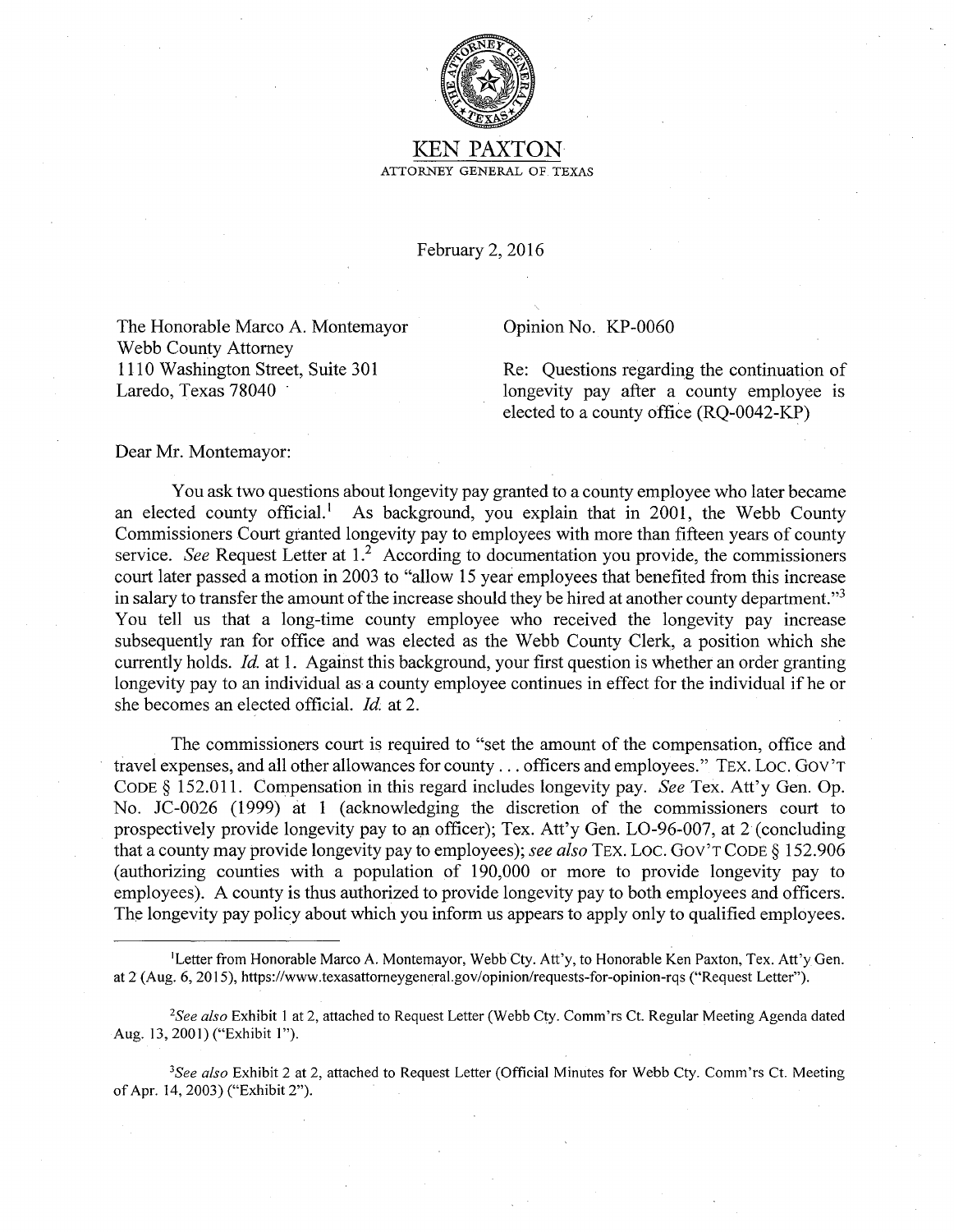*See* Request Letter at 1; Exhibit 1 at 2; Exhibit 2 at 2. The county clerk, however, is no longer an employee but an officer. *See* TEX. CONST. art. V, § 20 (establishing the office of county clerk "for each county" and providing that the clerk is "elected . . . by the qualified voters" for a four-year term); *see also Aldine Indep. Sch. Dist. v. Standley,* 280 S.W.2d 578, 583 (Tex. 1955) (explaining the difference between an officer and an employee). Consequently, the county clerk is no longer covered by the county's employee longevity pay policy. *See* Tex. Att'y Gen. Op. No. JC-0026 (1999) at 2 (noting that"[ s ]ince having taken office" a sheriff was "an officer and not an employee, and therefore [was] not entitled to the longevity pay rate" applicable to deputies).

You do not tell us that Webb County currently provides longevity pay for county officers, and thus we assume it does not. If it so desires, the commissioners court could provide longevity pay for officers pursuant to section 152.013 of the Local Government Code. *See TEX. LOC. GOV'T* CODE§ 152.013 (governing the setting of compensation for county officers). Under that section, the commissioners court would set an officer's compensation "at a regular meeting of the court during the regular budget hearing and adoption proceedings" each year. *Id* § 152.013(a). Section 152.013 would also require the commissioners court to publish "any salaries, expenses, or allowances" of officers "that are proposed to be increased ... and ... the amount of the proposed increases" in a general circulation newspaper "[b ]efore the 10th day before the date of the meeting." *Id.* § 152.013(b). Finally, section 152.013 would require the commissioners court to notify county officers of their "salary and personal expenses to be included in the budget" before the annual budget is filed with the county clerk. *Id* § 152.013(c). Longevity pay could not, however, be granted retroactively. This is because article III, section 53 of the Texas Constitution prohibits the commissioners court from paying "any extra compensation, fee or allowance to a public officer ... after service has been rendered." TEX. CONST. art. III, § 53; *see also* Tex. Att'y Gen. Op. Nos. JC-0026 (1999) at 2 (concluding that while a commissioners court has the discretion to increase an officer's rate of longevity pay, it may not do so "for services already rendered" because of article III, section 53); JC-0123 (1999) at 2 (noting that if a commissioners court adopts a policy allowing unused leave to follow an employee if the employee becomes an officer, the policy "must operate prospectively, not retrospectively" for the same reason). Thus, to the extent Webb County adopts a new longevity pay policy for officers, it may do so only prospectively.

Your second question involves the salary grievance procedure described by section 152.016 of the Local Government Code. *See* Request Letter at 2. Under that provision; "[a]n elected county ... officer who is aggrieved by the setting of the officer's salary or personal expenses may request a hearing before the salary grievance committee before the approval of the county's annual budget." TEX. LOC. GOV'T CODE  $\S$  152.016(a); *see also id.*  $\S$  152.016(c)–(d) (setting forth the functions and authority of the salary grievance committee). If a county official has "never raised the issue" in the salary grievance process during the previous twelve years, you ask whether the county official "waive[s] the issue of longevity pay." Request Letter at 2. The statute provides that a written request for a hearing must be delivered to the chair of the salary grievance committee "within five days after the date the officer receives notice of the salary or personal expenses" that will be included in the annual budget and must "state the desired change in salary or personal expenses." TEX. Loc. Gov'T CoDE  $\S$  152.016(a)(1)–(3); *see also id.* § 152.013(a) (providing that the commissioners court sets the compensation for elected officers "each year"). Furthermore, the deadline for the grievance committee to hold a public hearing on the grievance is within ten days of the request being received or within ten days of the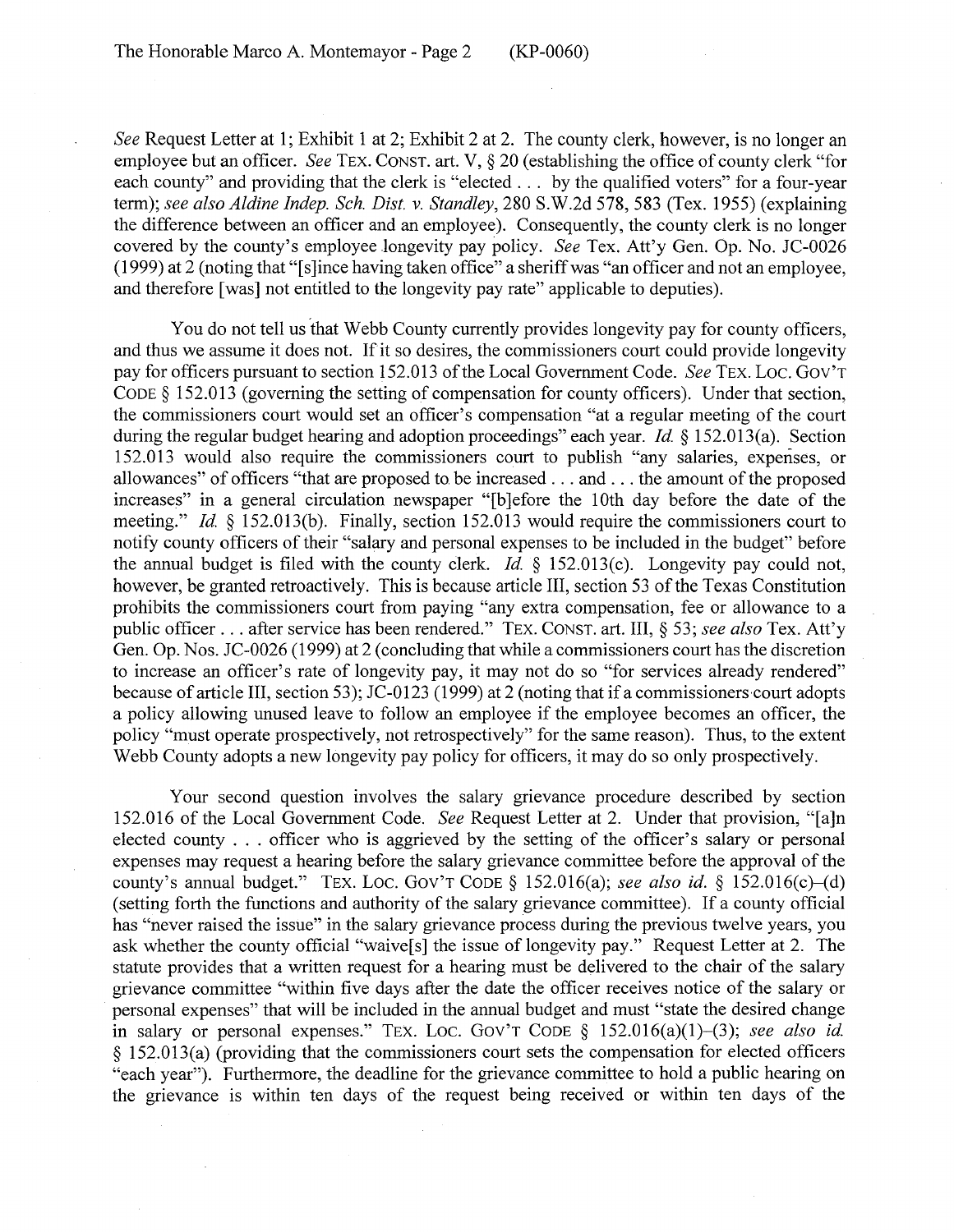commissioners court selecting the public members of the committee, whichever is later. *Id.*  § 152.016(b). Accordingly, a county officer who does not challenge the officer's proposed salary in accordance with the procedure and deadline specified by subsection 152.016(a) of the Local Government Code has effectively waived any salary grievance for the upcoming fiscal year.